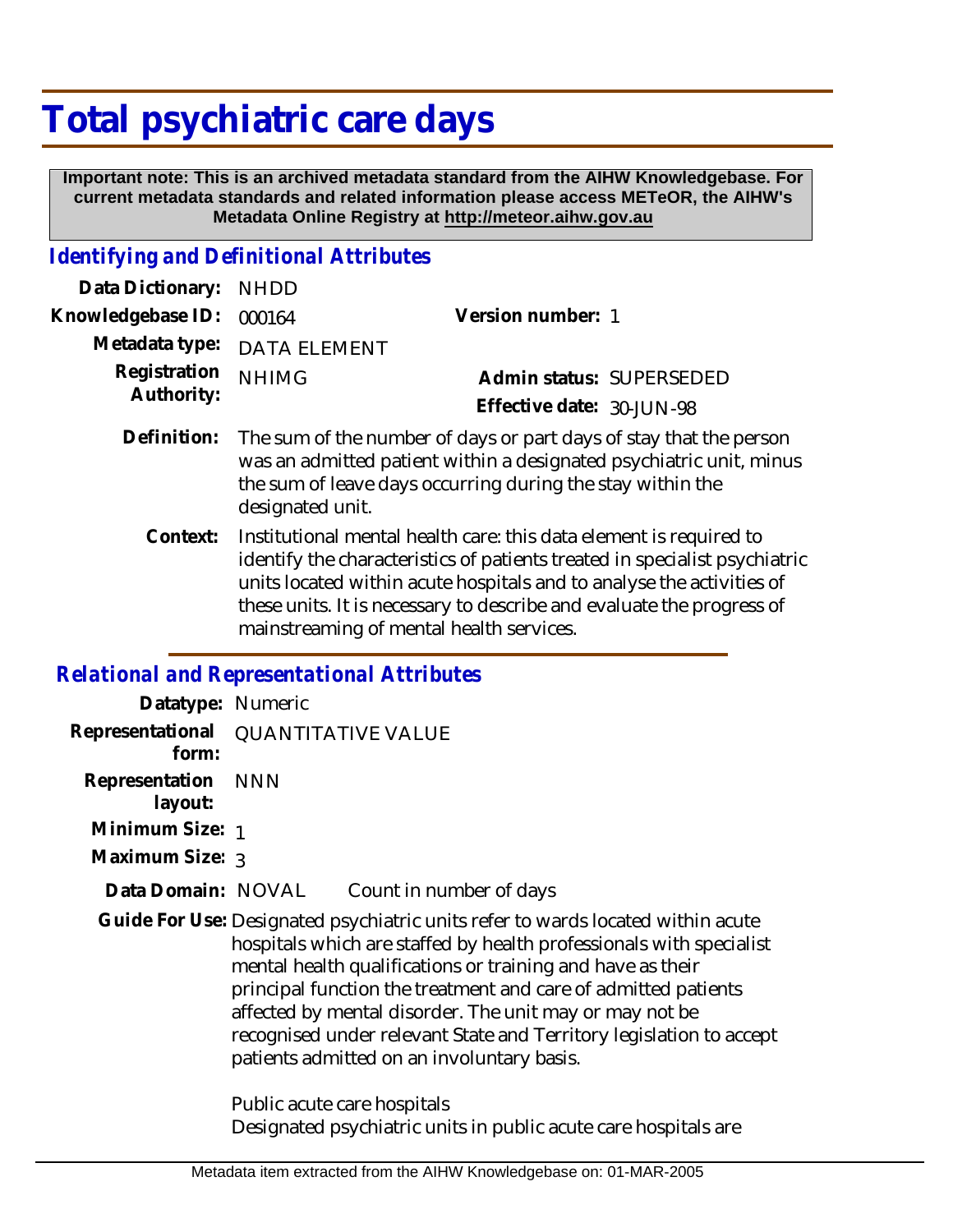normally recognised by the State/Territory health authority in the funding arrangements applying to those hospitals.

#### Private acute care hospitals

Designated psychiatric units in private acute care hospitals normally require license or approval by the State/Territory health authority in order to receive benefits from health funds for the provision of psychiatric care.

Counting of patient days and leave days in designated psychiatric units should follow the standard definitions applying to these items.

- For each period of care in a designated psychiatric unit, total days is calculated by subtracting the date on which care commenced within the unit from the date on which the specialist unit care was completed, less any leave days that occurred during the period (see data elements 'Total leave days' and 'Patient days').

- Commencement of care within a designated psychiatric unit may be the same as the date the patient was admitted to the hospital, or occur subsequently, following transfer of the patient from another hospital ward. Where commencement of psychiatric care occurs by transfer from another ward, a new episode of care may be recorded, depending on whether the care type has changed (see data element 'Type of episode of care').

- Completion of care within a designated psychiatric unit may be the same as the date the patient was discharged from the hospital, or occur prior to this on transfer of the patient to another hospital ward. Where completion of psychiatric care is followed by transfer to another hospital ward, a new episode of care may be recorded, depending on whether the care type has changed (see data element 'Type of episode of care').

- Total psychiatric care days may cover one or more periods in a designated psychiatric unit within the overall hospital stay.

Accurate counting of total days in psychiatric care requires periods in designated psychiatric units to be identified in the person-level data collected by State or Territory health authorities. Several mechanisms exist for this data field to be implemented.

- Ideally, the new data field should be collected locally by hospitals and added to the unit record data provided to the relevant State/Territory health authority.

- Where it is not possible for this to occur from 1 July 1996 State and Territory health authorities should adopt an interim strategy